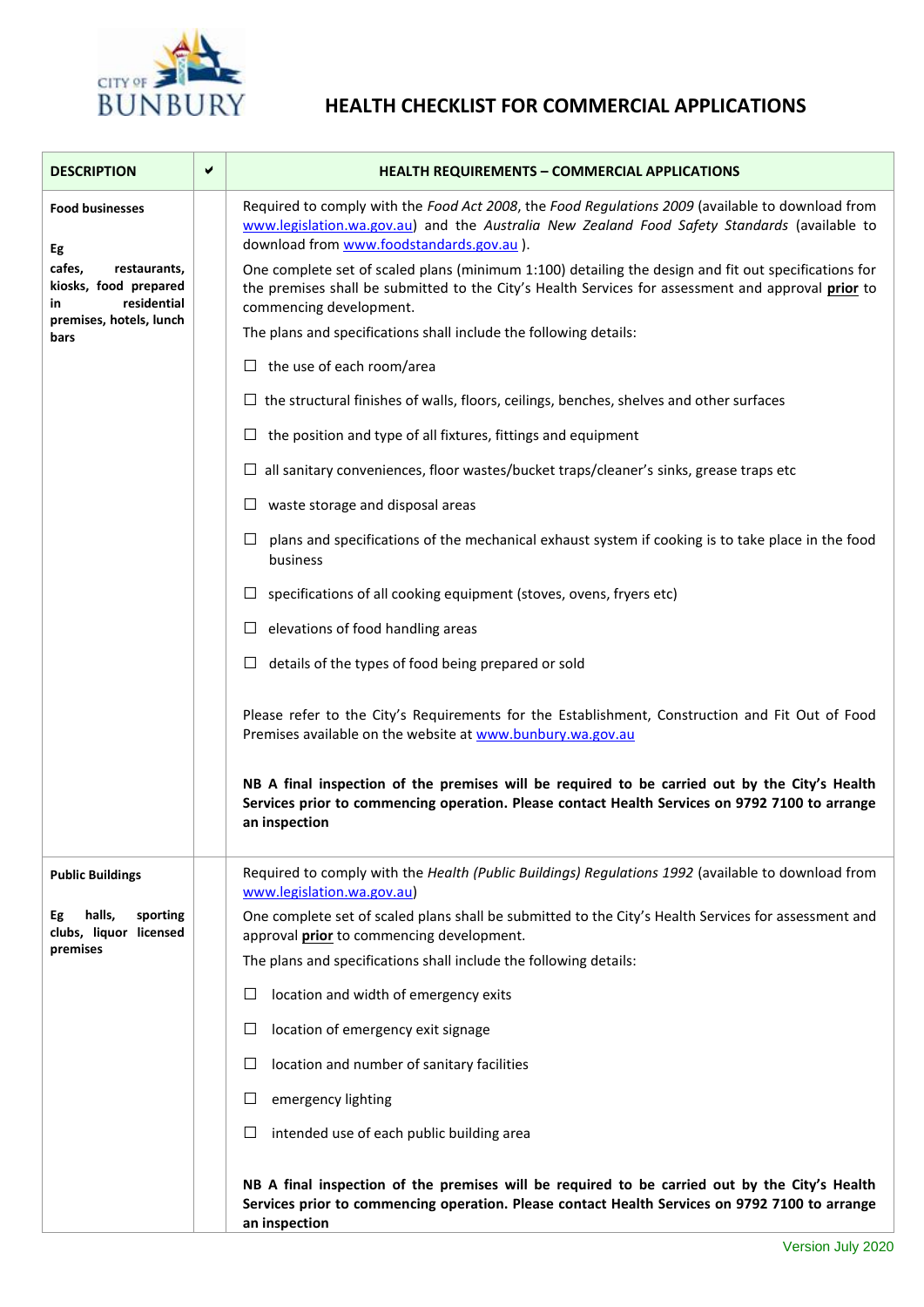| Aquatic facilities<br>public and semi-public<br>swimming pools, spas,<br>spraygrounds | Required to comply with the Health (Aquatic Facility) Regulations 2007 and the Code of Practice for the<br>Design, Construction, Operation, Management and Maintenance of Aquatic Facilities. These<br>documents may be downloaded from the Department of Health WA (DoH) website at<br>https://ww2.health.wa.gov.au/Articles/A E/Aquatic-facilities                                                                                               |
|---------------------------------------------------------------------------------------|----------------------------------------------------------------------------------------------------------------------------------------------------------------------------------------------------------------------------------------------------------------------------------------------------------------------------------------------------------------------------------------------------------------------------------------------------|
|                                                                                       | The DoH is required to approve the construction, alteration or extension of an aquatic facility.<br>Evidence of this approval is required to be submitted to the City's Health Services prior to<br>commencing development.                                                                                                                                                                                                                        |
|                                                                                       | NB A final inspection of the premises will be required to be carried out by the City's Health<br>Services prior to commencing operation. Please contact Health Services on 9792 7100 to arrange<br>an inspection                                                                                                                                                                                                                                   |
| therapy/skin<br><b>Beauty</b><br>penetration premises                                 | Required to comply with the Health (Skin Penetration Procedures) Requlations 1998 and the Code of<br>Practice for Skin Penetration Procedures. These documents can be downloaded from the<br>Department<br>of Health<br>WA<br>(DoH) website at https://ww2.health.wa.gov.au/Health-<br>for/Environmental-Health-practitioners/Personal-appearance<br>One complete set of scaled plans and specifications (minimum 1:100) shall be submitted to the |
|                                                                                       | City's Health Services for assessment and approval prior to commencing development.                                                                                                                                                                                                                                                                                                                                                                |
|                                                                                       | The plans and specifications shall include the following details:                                                                                                                                                                                                                                                                                                                                                                                  |
|                                                                                       | $\Box$ the use of each room/area                                                                                                                                                                                                                                                                                                                                                                                                                   |
|                                                                                       | $\Box$ the structural finishes of walls, floors, benches, shelves and other surfaces                                                                                                                                                                                                                                                                                                                                                               |
|                                                                                       | $\Box$ the location of sinks and hand washing basins                                                                                                                                                                                                                                                                                                                                                                                               |
|                                                                                       |                                                                                                                                                                                                                                                                                                                                                                                                                                                    |
|                                                                                       | NB A final inspection of the premises will be required to be carried out by the City's Health<br>Services prior to commencing operation. Please contact Health Services on 9792 7100 to arrange<br>an inspection                                                                                                                                                                                                                                   |
| <b>Hairdressing premises</b>                                                          | Required to comply with the Hairdressing Establishment Regulations 1972 (available to download<br>from www.legislation.wa.gov.au).                                                                                                                                                                                                                                                                                                                 |
|                                                                                       | One complete set of scaled plans and specifications (minimum 1:100) shall be submitted to the<br>City's Health Services for assessment and approval prior to commencing development.                                                                                                                                                                                                                                                               |
|                                                                                       | The plans and specifications shall include the following information:                                                                                                                                                                                                                                                                                                                                                                              |
|                                                                                       | $\Box$ the use of each room/area                                                                                                                                                                                                                                                                                                                                                                                                                   |
|                                                                                       | $\Box$ the structural finishes of walls, floors, benches, shelves and other surfaces                                                                                                                                                                                                                                                                                                                                                               |
|                                                                                       | $\Box$ the location of sinks and hand washing basins                                                                                                                                                                                                                                                                                                                                                                                               |
|                                                                                       | NB A final inspection of the premises will be required to be carried out by the City's Health<br>Services prior to commencing operation. Please contact Health Services on 9792 7100 to arrange<br>an inspection                                                                                                                                                                                                                                   |
| <b>Accommodation</b><br>lodging houses                                                | Required to comply with the Health Act 1911 (as amended) (available to download from<br>www.legislation.wa.gov.au))and the City of Bunbury Health Local Laws 2001 (available to download<br>from www.bunbury.wa.gov.au).                                                                                                                                                                                                                           |
|                                                                                       | One complete set of scaled plans and specifications (minimum 1:100) shall be submitted to the<br>City's Health Services for assessment and approval prior to commencing development.                                                                                                                                                                                                                                                               |
|                                                                                       | The plans and specifications shall include the following information:                                                                                                                                                                                                                                                                                                                                                                              |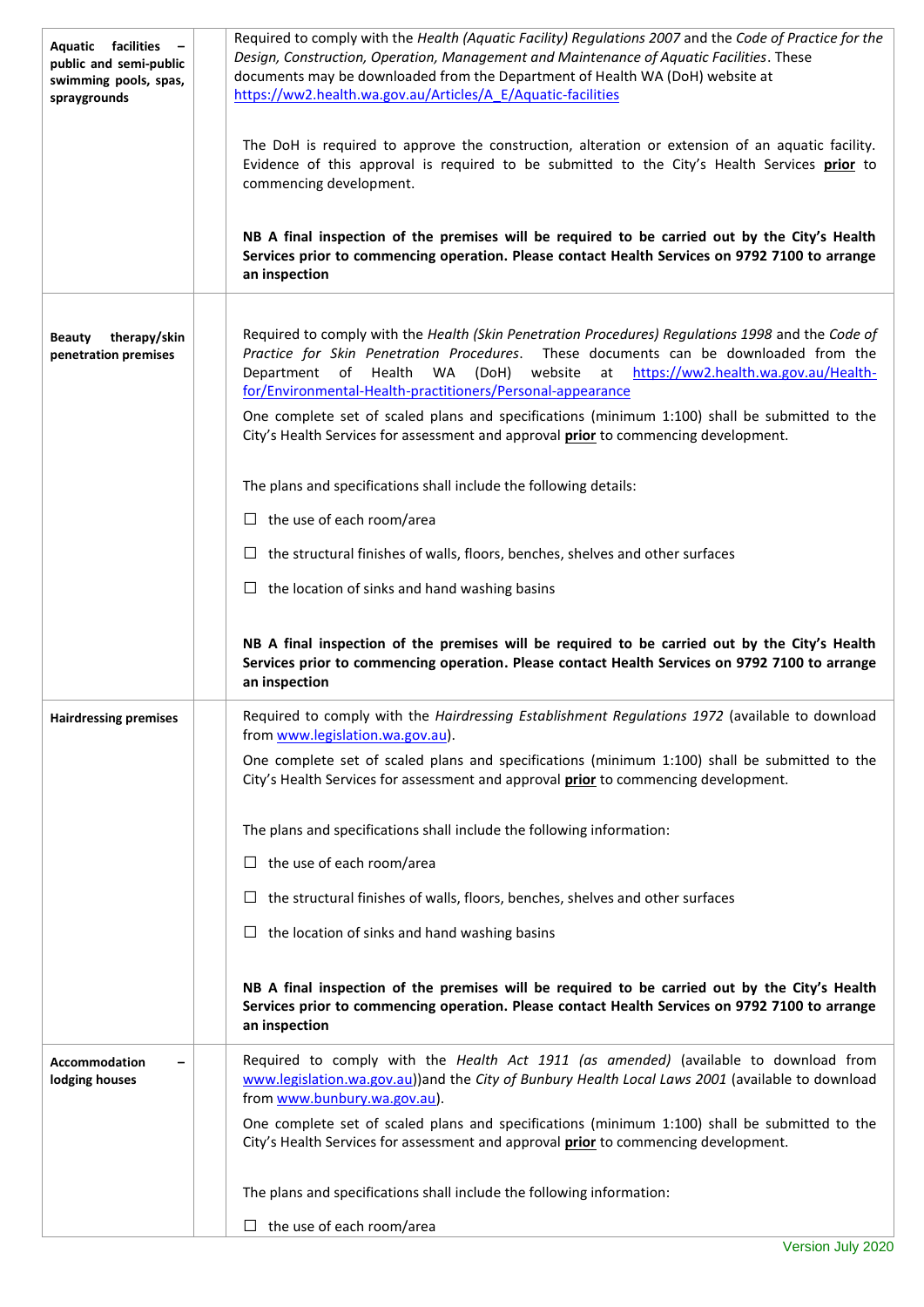|                                                          | $\Box$ the structural finishes of walls, floors, benches, shelves and other surfaces in the kitchen                                                                                                                                                                                                                                                                          |
|----------------------------------------------------------|------------------------------------------------------------------------------------------------------------------------------------------------------------------------------------------------------------------------------------------------------------------------------------------------------------------------------------------------------------------------------|
|                                                          | $\Box$ the location of sinks and hand washing basins in the kitchen                                                                                                                                                                                                                                                                                                          |
|                                                          | the position and type of all fixtures, fittings and equipment in the kitchen<br>$\Box$                                                                                                                                                                                                                                                                                       |
|                                                          | details of sanitary facilities<br>ப                                                                                                                                                                                                                                                                                                                                          |
|                                                          | details of laundry facilities, numbers of dryers and washing machines<br>⊔                                                                                                                                                                                                                                                                                                   |
|                                                          | the number of people intended to be accommodated in each bedroom<br>⊔                                                                                                                                                                                                                                                                                                        |
|                                                          | NB A final inspection of the premises will be required to be carried out by the City's Health<br>Services prior to commencing operation. Please contact Health Services on 9792 7100 to arrange<br>an inspection                                                                                                                                                             |
| <b>Unsewered properties</b><br>- on site sewage and      | Required to comply with the Health (Treatment of Sewage and Disposal of Effluent and Liquid<br>Waste) Regulations 1974 (available to download from www.legislation.wa.gov.au)                                                                                                                                                                                                |
| effluent disposal (eg<br>septic systems, ATUs<br>etc)    | New developments will require an Application to Construct or Install an Apparatus for the<br>Treatment of Sewage to be submitted to the City's Health Services for assessment and approval<br>prior to commencing development. Application forms are available to download from the City's<br>website at www.bunbury.wa.gov.au. The application shall include the following: |
|                                                          | Scaled site plan (1:100)<br>$\Box$                                                                                                                                                                                                                                                                                                                                           |
|                                                          | Location of the system and all drains and pipework<br>ப                                                                                                                                                                                                                                                                                                                      |
|                                                          | $\Box$<br>Distance of the system from boundaries, buildings, bores, water bodies and waterways                                                                                                                                                                                                                                                                               |
|                                                          | Setback of drainage from trafficable areas<br>⊔                                                                                                                                                                                                                                                                                                                              |
|                                                          | $\Box$<br>Fees                                                                                                                                                                                                                                                                                                                                                               |
|                                                          | Please refer to the application form for further information.                                                                                                                                                                                                                                                                                                                |
|                                                          | NB A final inspection of the septic system on completion of installation and prior to occupancy is<br>required to be carried out by the City's Health Services. Please contact Health Services on 9792<br>7100 to arrange an inspection                                                                                                                                      |
|                                                          | Additions/alterations to existing unsewered developments will require the location and dimensions<br>of any existing on site sewage treatment and disposal systems to be accurately marked on the plans<br>in relation to the proposed development and showing setbacks to buildings and boundaries.                                                                         |
| <b>Unsewered properties</b><br>waste<br>water            | Required to comply with the Health (Treatment of Sewage and Disposal of Effluent and Liquid<br>Waste) Regulations 1974 (available to download from www.legislation.wa.gov.au)                                                                                                                                                                                                |
| treatment<br>and<br>disposal<br>for<br>wash<br>down bays | New developments will require an Application to Construct or Install an Apparatus for the<br>Treatment of Sewage to be submitted to the City's Health Services for assessment and approval<br>prior to commencing development. Application forms are available to download from the City's<br>website at www.bunbury.wa.gov.au. The application shall include the following: |
|                                                          | Scaled site plan (1:100)<br>⊔                                                                                                                                                                                                                                                                                                                                                |
|                                                          | ப<br>Location of the system and all drains and pipework                                                                                                                                                                                                                                                                                                                      |
|                                                          | Distance of the system from boundaries, buildings, bores, water bodies and waterways<br>ப                                                                                                                                                                                                                                                                                    |
|                                                          | Setback of drainage from trafficable areas<br>ப                                                                                                                                                                                                                                                                                                                              |
|                                                          | ப<br>Fees                                                                                                                                                                                                                                                                                                                                                                    |
|                                                          | Manufacturer's specifications of the system being installed<br>ப                                                                                                                                                                                                                                                                                                             |
|                                                          | Specifications of leach drain/soak well for any on site disposal (size dependent on volume of<br>ப<br>waste water being disposed of). Alternative methods of disposal will be considered - to be detailed                                                                                                                                                                    |